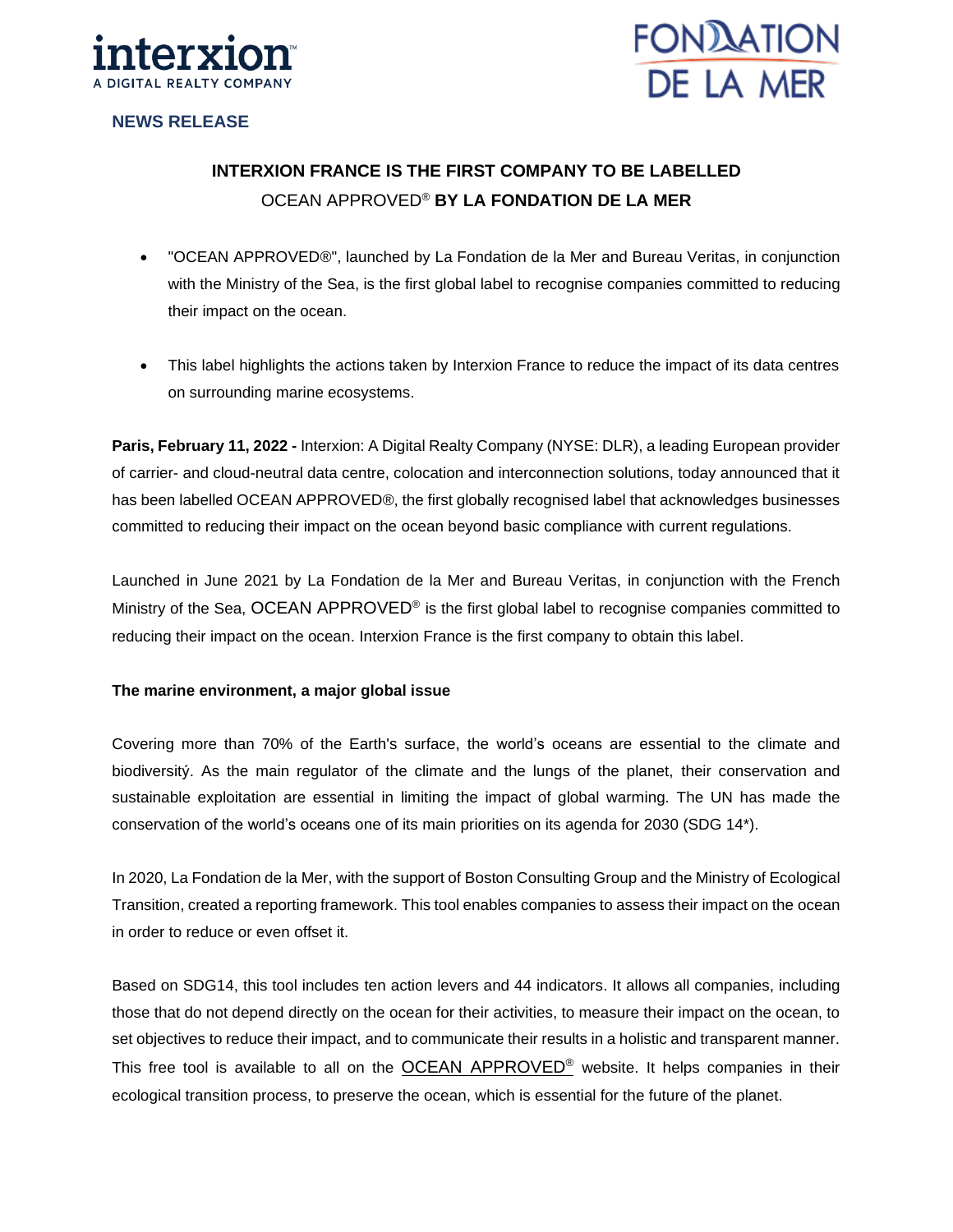



In order to further rally companies in favor of ocean protection, La Fondation de la Mer has decided to follow the deployment of this standard by the creating the **[OCEAN APPROVED](http://www.oceanapproved.org/)<sup>®</sup> label**, launched on June 8, 2021. Based on the Ocean Reference Framework, the label aims to involve companies in a process of continuous improvement and to enhance the value of their approaches.

## **Interxion France, the first company committed to ocean conservation**

Digital Realty's global commitment is to reduce its direct carbon emissions by 68% and its indirect carbon emissions by 24% by 2030, based on the Science-Based Targets Initiative (SBTi). Interxion France is aware of its impact on the environment and is working to limit further impact by providing eco-responsible data centres and by relying on three pillars: energy efficiency, the use of renewable energy produced in France, and carbon offsetting.

Interxion is the first data centre operator to have achieved carbon neutrality (scope one and two) in France in 2020 and will be working with La Fondation de la Mer and Bureau Veritas in early 2021 to identify its interactions with the marine environment and measure its impact.

In line with this approach, Interxion has obtained the OCEAN APPROVED<sup>®</sup> label, which recognises its commitment to ocean conservation. Interxion's application for the OCEAN APPROVED<sup>®</sup> label, which is in line with MDG14, demonstrates the business' progress towards its wider ESG strategy.

The certification audit assessed the materiality, the mapping of direct and indirect impacts, and Interxion' France's action plan to reduce further impact on the ocean. The audit was carried out by an independent third-party organization, Bureau Veritas, approved by La Fondation de la Mer for its expertise and knowhow.

Interxion France is the first of the three French companies that have tested the entire labelling and auditing process to obtain the OCEAN APPROVED® ® label.

**For Sabine Roux de Bézieux, President of La Fondation de la Mer**: "The OCEAN APPROVED® label, created with Bureau Veritas, is a unique tool in the world, intended for all companies, whatever their size and sector of activity. We are convinced that SDG14 cannot be achieved by 2030 without their participation. By enabling them to identify and measure their impacts on the ocean, we are helping them to contribute to its protection. Interxion France, as the first company to be OCEAN APPROVED®, is paving the way for the implementation of a responsible approach on a global scale.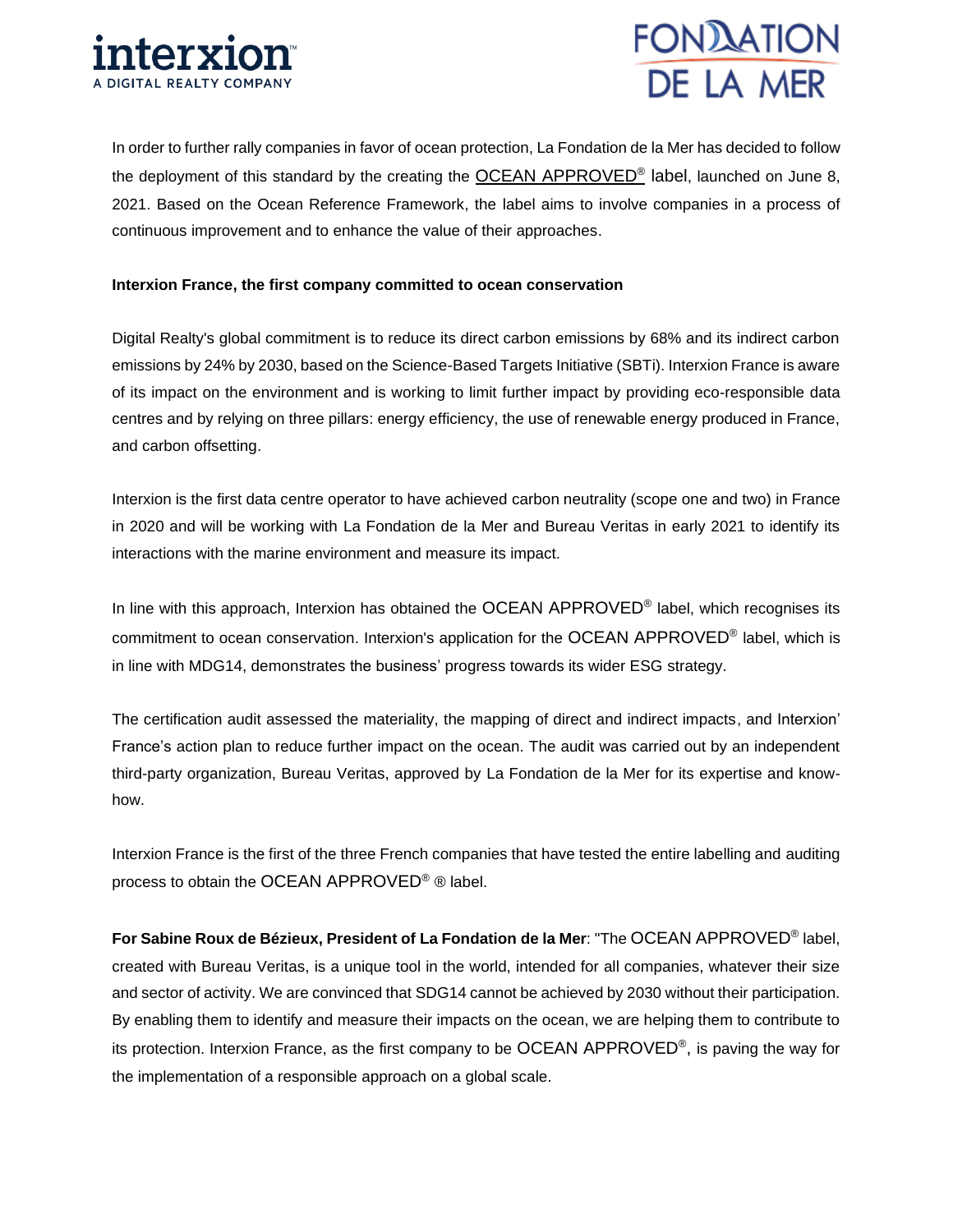



**Jacques Pommeraud, Managing Director Africa, France and Government Services at Bureau Veritas,** added: "We are proud to have contributed to the establishment of the OCEAN APPROVED® label alongside La Fondation de la Mer and the Ministry of the Sea, as a leader in the testing, inspection and certification sector. Our mission here is to help all companies - maritime and non-maritime - like Interxion gain efficiency, method and credibility in reducing their impact to conserve the Oceans."

**Fabrice Coquio, MD, Interxion France**: "As one of the leading data centre operators both globally and in Europe, Interxion has been aware of its potential impact on the world's oceans from an early stage and has been working to minimize it ever since. The quality of the Ocean Approved® label, in terms of the overall application, audit and certification process, as well as the high standards set, is testament to the seriousness and transparency of the initiative. It concretely supports our broader ESG commitments by integrating us into a continuous improvement process where we can accurately and reliably measure our impact on the ocean and consequently make adjustments to reduce it significantly."

**\* United Nations Sustainable Development Goal 14**

**ENDS//…** 

#### **About La Fondation de la Mer**

Faced with the climate emergency and the deterioration of life in the Ocean, personalities from the maritime world and civil society have created La Fondation de la Mer. Today, the Foundation supports around a hundred actors working for a healthy ocean. It also implements its own projects to protect marine biodiversity, combat pollution at sea, support research, encourage innovation, and inform and raise awareness among the public.

[www.fondationdelamer.org](http://www.fondationdelamer.org/)

www.oceanapproved.org

## **About Interxion: A Digital Realty Company**

Interxion: A Digital Realty Company, is a leading provider of carrier- and cloud-neutral data centre services across EMEA. With more than 700 connectivity providers in over 100 data centres across 13 European countries, Interxion provides communities of connectivity, cloud, and content hubs. As part of Digital Realty, customers now have access to 47 metros across six continents. For more information, please visit [interxion.com](https://www.interxion.com/) or follow us on [LinkedIn](https://www.linkedin.com/company/interxion/) and [Twitter.](https://twitter.com/interxion)

## **About Digital Realty**

Digital Realty supports the world's leading enterprises and service providers by delivering the full spectrum of data centre, colocation and interconnection solutions. PlatformDIGITAL®, the company's global data centre platform, provides customers a trusted foundation and proven Pervasive Data centre Architecture PDx™ solution methodology for scaling digital business and efficiently managing data gravity challenges. Digital Realty's global data centre footprint gives customers access to the connected